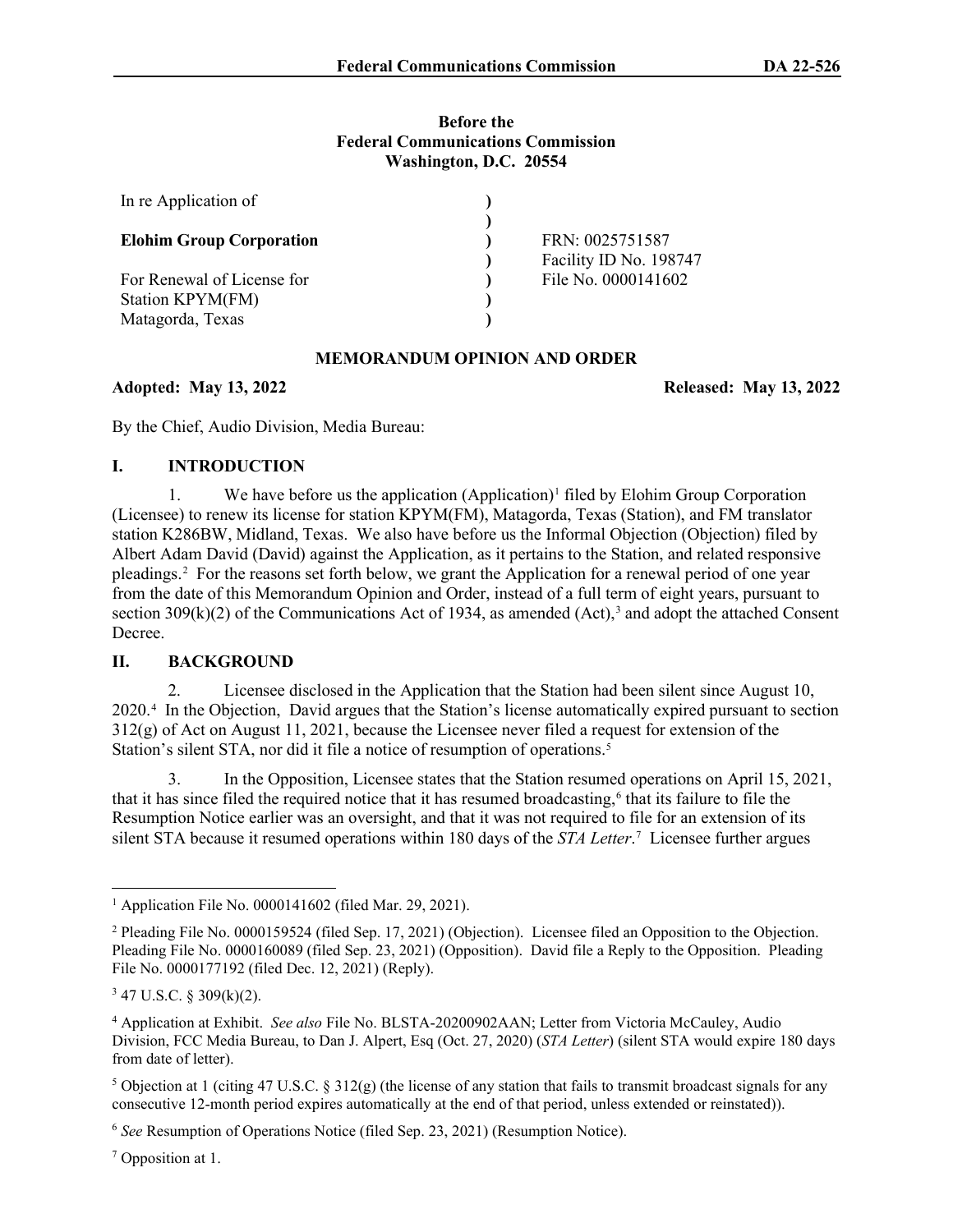that David presents no evidence that the Station is not operating, and thus there is no basis for finding that its license expired under section  $312(g)$ .<sup>[8](#page-1-0)</sup>

4. In the Reply, David argues that the *STA Letter* required Licensee to notify the Commission when the Station resumed operations, but Licensee did not file the Resumption Notice until 43 days after the one year anniversary of the Station's silence. <sup>[9](#page-1-1)</sup> David also argues that Licensee's oversight was a willful act.[10](#page-1-2) Accordingly, David argues that Licensee "did not present a valid defense" and the Station's license should be cancelled and the Application dismissed.<sup>[11](#page-1-3)</sup>

#### **III. DISCUSSION**

5. *Objection*.Informal objections to license renewal applications, like petitions to deny, must provide properly supported allegations of fact that, if true, would establish a substantial and material question of fact that grant of the application would be *prima facie* inconsistent with section 309(k) of the Act.<sup>12</sup> Informal objections must also contain adequate and specific factual allegations sufficient to warrant the relief requested.<sup>[13](#page-1-5)</sup> For the reasons set forth below, we find that David has not met this burden.

6. Section 312(g) provides for the automatic expiration of the license of a broadcast station that is silent for a consecutive 12-month period.[14](#page-1-6) Congress adopted this simplified standard as an alternative to conducting revocation proceedings for stations that were silent for extended periods of time.<sup>[15](#page-1-7)</sup> David does not dispute Licensee's assertion that the Station resumed operations prior to the section  $312(g)$  expiration deadline, but argues that the failure to file the Resumption Notice is sufficient to trigger the expiration of a license pursuant to section  $312(g)$ . David provides no authority, and we are not aware of any, to support his claim that section  $312(g)$  is trigged by a licensee's administrative failure to timely file a resumption notice, and his reliance on the *STA Letter* is misplaced. [16](#page-1-8) Rather, section 312(g) is triggered by the failure to operate with authorized facilities for a consecutive 12-month period.<sup>17</sup> Accordingly, we deny the Objection.

<span id="page-1-3"></span> $11$  Reply at 2.

<span id="page-1-4"></span><sup>12</sup> 47 U.S.C § 309(d)-(e). *See, e.g.*, *WWOR-TV, Inc.*, Memorandum Opinion and Order, 6 FCC Rcd 193, 197 n.10 (1990), *aff'd sub nom*. *Garden State Broad. L.P. v. FCC*, 996 F.2d 386 (D.C. Cir. 1993), *reh'g denied* (D.C. Cir. Sept. 10, 1993); *Area Christian Television, Inc.*, Memorandum Opinion and Order, 60 R.R.2d 862, 864, para. 6 (1986) (*Area Christian)* (stating informal objections must contain adequate and specific factual allegations sufficient to warrant the relief requested).

<span id="page-1-5"></span><sup>13</sup> *See Area Christian*, 60 R.R.2d at 864, para. 6; *WFBM, Inc.*, Memorandum Opinion and Order, 47 FCC 2d 1267, 1268, para. 3 (1974).

<span id="page-1-6"></span> $14$  47 U.S.C. § 312(g).

<span id="page-1-7"></span><sup>15</sup> Implementation of Section 403(1) of the Telecommunications Act of 1996, Order, 11 FCC Rcd 16599, 16599-600, paras. 2-3. (1996).

<span id="page-1-9"></span><sup>17</sup> *See Eagle Broad. Group, Ltd. v. FCC*, 563 F.3d 543, 545 (D.C. Cir. 2009).

<span id="page-1-0"></span><sup>8</sup> *Id*.

<span id="page-1-1"></span><sup>9</sup> Reply at 1 (citing *Staff Letter* at 1 ("[Licensee] is required to notify the Commission when broadcast operations resume. If [Licensee] does not file the notification of resumption of operations in a timely manner, the license may be subject to cancellation pursuant to Section 312(g) of the Communications Act, as amended.")).

<span id="page-1-2"></span><sup>10</sup> Reply at 1-2 (citing 47 U.S.C. § 312(f)(1); *Southern California Broadcasting Co*., Memorandum Opinion and Order, 6 FCC Rcd 4387 (1991), recon. denied, Memorandum Opinion and Order, 7 FCC Rcd 3454 (1992); *Standard Communications Corp*., Memorandum Opinion and Order, 1 FCC Rcd 358 (1986)).

<span id="page-1-8"></span><sup>&</sup>lt;sup>16</sup> Notably, the *STA Letter* did not state the station's license would be cancelled for failure to file a resumption notice, but merely warned such action was possible. *STA Letter* at 1 ("the license *may* be subject to cancellation") (emphasis added). However, the staff practice in cases where a station has been silent for more than 12 months and failed to file a resumption notice is to issue a warning letter before declaring that a license has expired. Here, Licensee filed the Resumption Notice before the staff issued a warning letter.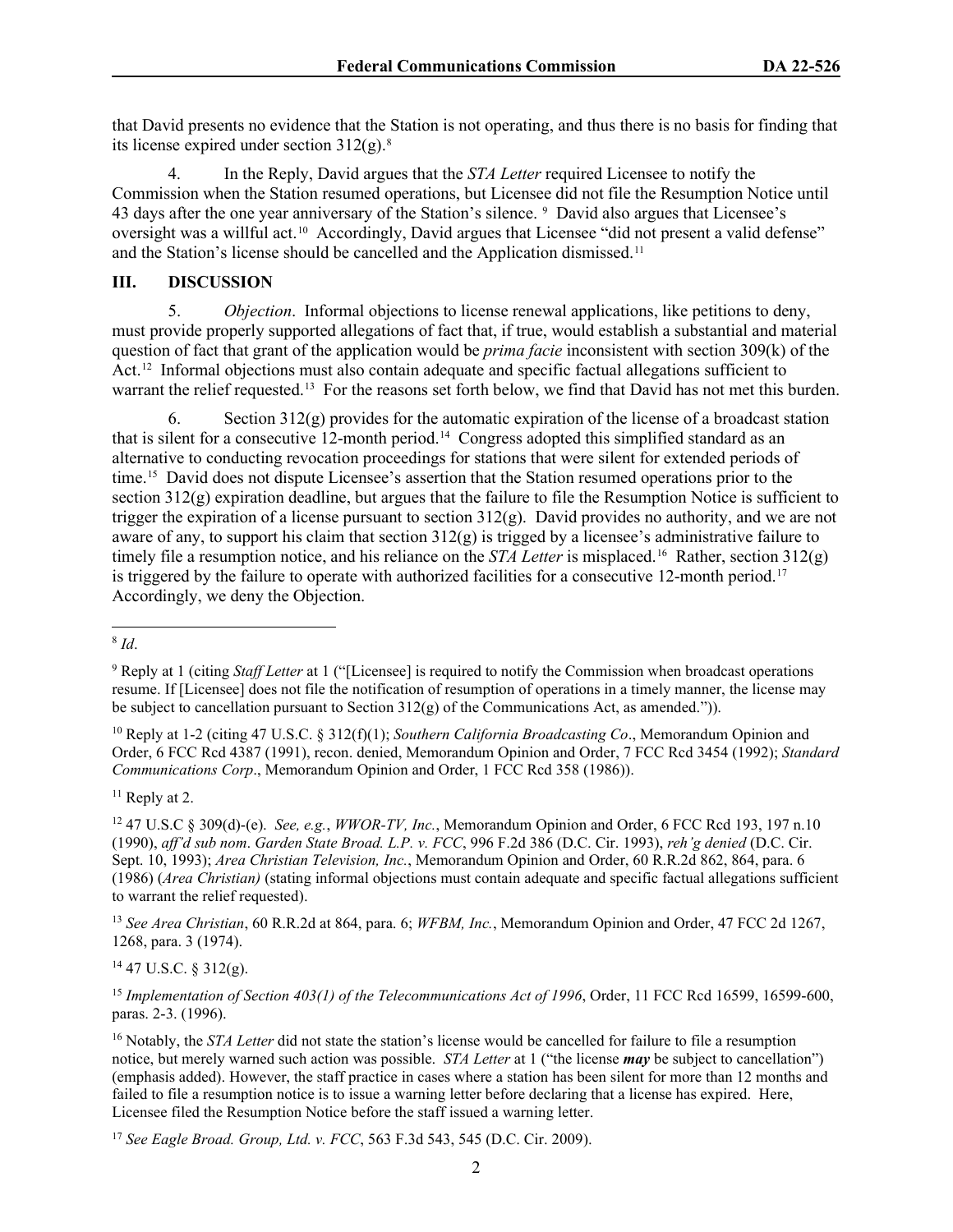7. *Short-Term Renewal*.Silence instead of operation in accordance with a station's FCC authorization is a fundamental failure to serve a broadcast station's community of license, because a silent station offers that community no public service programming such as news, public affairs, weather information, and Emergency Alert System notifications. Moreover, brief periods of station operation sandwiched between prolonged periods of silence are of little value because the local audience is not accustomed to tuning into the station's frequency.[18](#page-2-0)

8. The basic duty of broadcast licensees to serve their communities is reflected in section  $309(k)$  of the Act.<sup>[19](#page-2-1)</sup> That section provides that if, upon consideration of a station's license renewal application and related pleadings, we find that (1) the station has served the public interest, convenience, and necessity; (2) there have been no serious violations of the Act or the Commission's rules (Rules); and (3) there have been no other violations which, taken together, constitute a pattern of abuse, we are to grant the renewal application.<sup>[20](#page-2-2)</sup> If, however, the licensee fails to meet that standard, the Commission may deny the application – after notice and opportunity for a hearing under section  $309(e)$  of the Act – or grant the application "on terms and conditions that are appropriate, including a renewal for a term less than the maximum otherwise permitted."[21](#page-2-3)

9. In 2001, the Commission cautioned "all licensees that . . . a licensee will face a very heavy burden in demonstrating that it has served the public interest where it has remained silent for most or all of the prior license term."<sup>22</sup> It also acknowledged the agency's longstanding policy to encourage stations to resume broadcast operations when license renewal applications were pending. However, the Commission noted that section 309(k)(1) applies a "backwards-looking standard" that does not give any weight to efforts to return a station to full-time operation in the future.<sup>23</sup> The Commission held that denial of the renewal application of the station in question in *Birach* would be fundamentally unfair because the Commission had not provided sufficient notice of the effect the section 309(k)(1) standard would have on silent stations[.24](#page-2-6) Since the issuance of the *Birach* decision in 2001, licensees have been on notice as to how section  $309(k)(1)$  applies to silent stations.

<span id="page-2-2"></span><sup>20</sup> 47 U.S.C. § 309(k)(1). The renewal standard was amended to read as described by section 204(a) of the Telecommunications Act of 1996, Pub. L. No. 104-104, 110 Stat. 56 (1996). *See Implementation of Sections 204(a) and 204(c) of the Telecomm. Act of 1996*, Order, 11 FCC Rcd 6363 (1996).

<span id="page-2-3"></span> $21$  47 U.S.C. §§ 309(k)(2), 309(k)(3).

<span id="page-2-4"></span><sup>22</sup> *See Birach Broad. Corp.,* Memorandum Opinion and Order, 16 FCC Rcd 5015, 5020, para. 13 (2001) (*Birach*).

<span id="page-2-5"></span><sup>23</sup> *Id.* at para. 12 ("[C]onsideration of post-term developments is fundamentally at odds with this backwards-looking standard.").

<span id="page-2-0"></span><sup>18</sup> *See Radioactive, LLC*, Hearing Designation Order, 32 FCC Rcd 6392, para. 2 (2017).

<span id="page-2-1"></span><sup>19</sup> 47 U.S.C. § 309(k). *See also* 47 U.S.C. § 312(g). In addition to its enforcement of sections 309(k) and 312(g) of the Act, the Commission has stressed its interest in promoting efficient use of radio broadcast spectrum for the benefit of the public in several different contexts. *See Policies to Promote Rural Radio Service and to Streamline Allotment and Assignment Procedures*, Third Report and Order, 26 FCC Rcd 17642, 17645, para. 7 (2011) (citing the Commission's "fundamental interest" in expediting new radio service and preventing "warehousing" of scarce spectrum); *1998 Biennial Regulatory Review – Streamlining of Mass Media Applications, Rules, and Processes*, Report and Order, 13 FCC Rcd 23056, 23090-93, paras. 83-90 (1998), *on reconsideration*, 14 FCC Rcd 17525, 17539, paras. 35-36 (1999); *Liberman Broad. of Dallas License LLC*, Letter, 25 FCC Rcd 4765, 4768 (MB 2010).

<span id="page-2-6"></span><sup>&</sup>lt;sup>24</sup> In *Birach*, the station was silent for the entire period (approximately two and one-half years) in which the license renewal applicant (Birach) held the license. Section  $312(g)$  of the Act took effect during that period, and Birach returned the station to operation before that provision would have applied. *See* 47 U.S.C. § 312(g). The Commission stated: "The fact that Birach resumed WDMV operations only when faced with the potential license cancellation is not lost on us. Although we have concluded that Birach is qualified to be a licensee and that grant of the renewal application was proper, it is equally clear to us that Birach's conduct as a licensee upon acquiring WDMV fell far short of the service commitment which most licensees fulfill to their communities of license on a daily basis." *Id.*, 16 FCC Rcd at 2021, para. 13.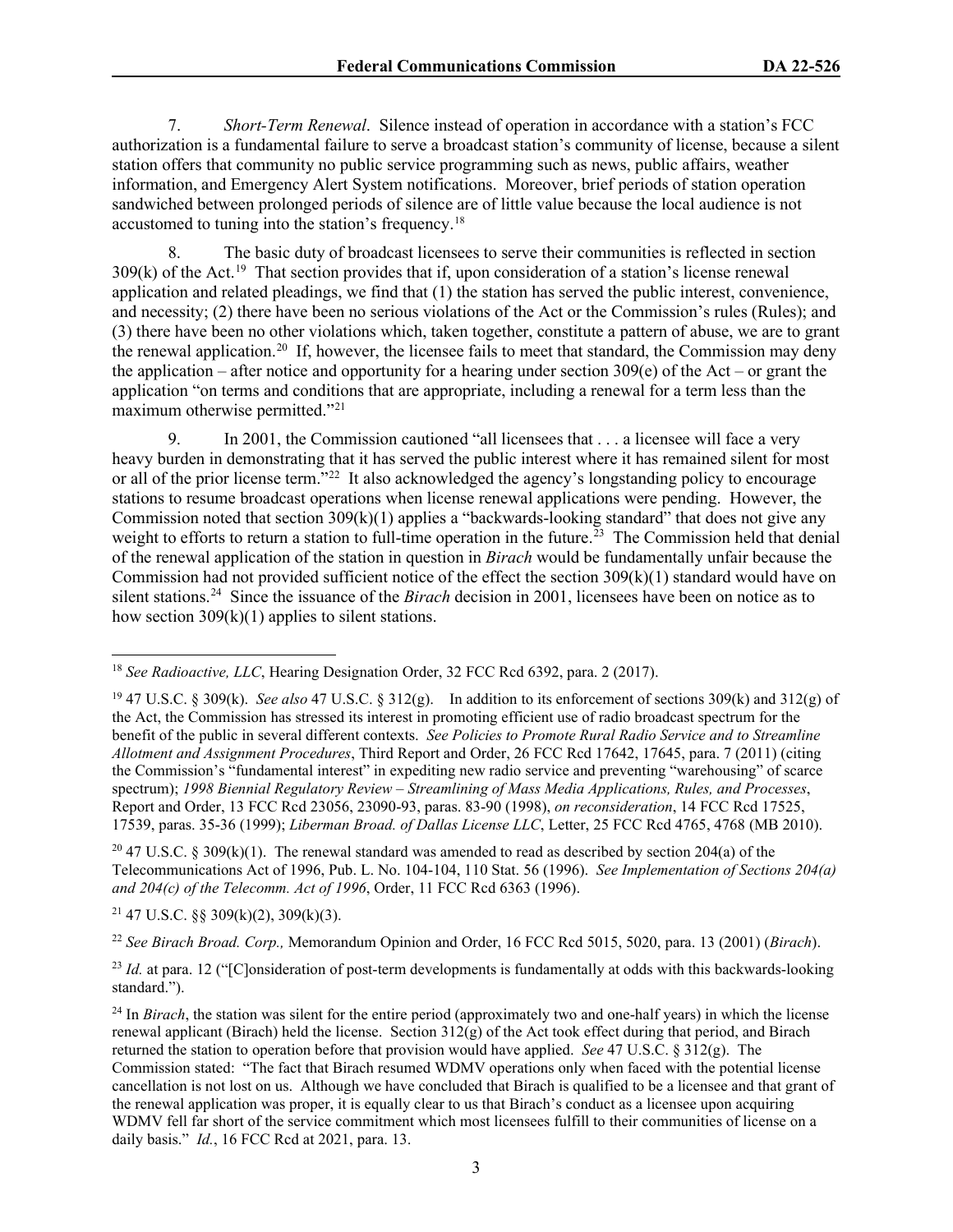10. In this case, Licensee's conduct has fallen short of that which would warrant routine license renewal. Based on our review of the Application and related Commission records, we find that the Station was silent for 248 days during the license term that started on July 22, 2019,<sup>[25](#page-3-0)</sup> and ended on August 1, 2021. Licensee's stewardship of the Station fails to meet the public service commitment which licensees are expected to provide to their communities of license on a daily basis because the Station was silent for a significant portion of the license term.<sup>26</sup>

11. On the facts presented here, we conclude that a short-term license renewal for the Station is the appropriate sanction. Although the Station sought Commission authorization for its period of silence, we cannot find that the Station served the public interest, convenience and necessity during the license term due to the extended period of non-operation. Additionally, as discussed below, Licensee failed to comply with the online public inspection file requirements set out in section 73.3526 of the Rules.<sup>27</sup> Accordingly, pursuant to section  $309(k)(2)$  of the Act, we will grant the Station a short-term license renewal, limited to a period of one year from the date of this letter.<sup>[28](#page-3-3)</sup> This limited renewal period will afford the Commission an opportunity to review the Station's public service performance, as well as compliance with the Act and the Rules, and to take whatever corrective actions, if any, that may be warranted at that time.

12. *Consent Decree*. We adopt the attached Consent Decree entered into by the Bureau and Licensee. The Consent Decree resolves issues arising from the Bureau's review of the Application. In particular, the Consent Decree resolves the Bureau's investigation of Licensee's compliance with the Online Public Inspection File Rule contained in section 73.3526 of the Rules.[29](#page-3-4) Licensee did not comply with its public file obligations in section 73.3526 because it failed to timely file any issues and programs lists during the Station's license term.[30](#page-3-5)

13. The Bureau and Licensee have negotiated the attached Consent Decree in which Licensee stipulates that it violated section 73.3526 of the Rules. Pursuant to the Consent Decree, Licensee agrees, among other things, to implement a comprehensive compliance plan to ensure future compliance with its online public inspection file obligations and, one year after entering into the Consent Decree, submit a compliance report to the Audio Division.

14. After reviewing the terms of the Consent Decree, we find that the public interest will be served by its approval and by terminating all pending proceedings relating to the Bureau's consideration of potential violations of the Rules.

15. Based on the record before us, we conclude that nothing in that record creates a substantial and material question of fact as to whether Licensee possess the basic qualifications to be a Commission licensee.

<span id="page-3-4"></span><sup>29</sup> 47 CFR § 73.3526.

<span id="page-3-5"></span><sup>30</sup> 47 CFR § 73.3526(e)(12).

<span id="page-3-0"></span><sup>&</sup>lt;sup>25</sup> See Notice of Consummation (filed July 27, 2019) (consummation of assignment of Station's license completed on July 22, 2019).

<span id="page-3-1"></span><sup>26</sup> *See Fox Television Stations, Inc.*, Memorandum Opinion and Order, 29 FCC Rcd 9564, 9571 n. 40 (MB 2014) (Commission considers the licensee's performance since the beginning of its most recent license term, but performance during the pendency of a renewal application is given less weight).

<span id="page-3-2"></span><sup>27</sup> 47 CFR § 73.3526 (Public File Rule).

<span id="page-3-3"></span><sup>28</sup> *See, e.g., South Seas Broad., Inc.,* Memorandum Opinion and Order and Notice of Apparent Liability, 24 FCC Rcd 6474 (MB 2008) (two-year renewal granted, NAL issued, for willfully and repeatedly violating 47 CFR § 73.1350 by engaging in operation of the station at an unauthorized site and willfully and repeatedly violating 47 CFR § 73.1740 by leaving the station silent without the proper authorization).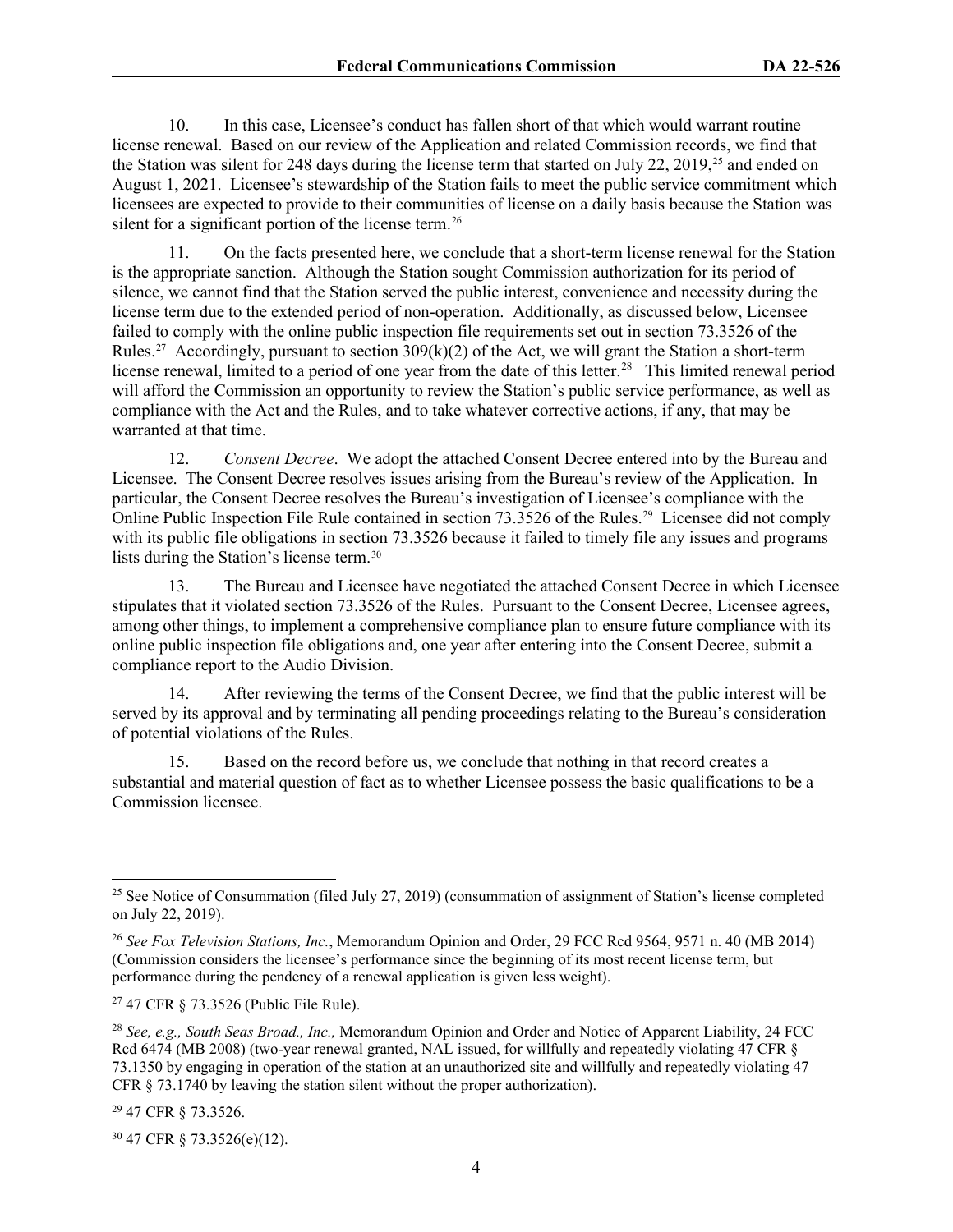# **IV. CONCLUSION/ACTION**

16. **ACCORDINGLY, IT IS ORDERED** that the Informal Objection filed by Albert Adam David on September 17, 2021, **IS DENIED**.

17. **IT IS FURTHER ORDERED** pursuant to section 4(i), 4 (j) and 503(b) of the Communications Act of 1934, as amended,<sup>[31](#page-4-0)</sup> and by the authority delegated by sections 0.61 and 0.283 of the Commission's rules,[32](#page-4-1) the Consent Decree attached hereto **IS ADOPTED** without change, addition or modification.

18. **IT IS FURTHER ORDERED** that the investigation by the Media Bureau of the matters noted above **IS TERMINATED**.

19. **IT IS FRUTHER ORDERED** that the license renewal application (File No. 0000141602) filed by Elohim Group Corporation for Station KPYM(FM), Matagorda, Texas, **IS GRANTED** pursuant to section  $309(k)2$  of the Communications Act of 1934, as amended,<sup>[33](#page-4-2)</sup> for a license term of one year from the date of this Memorandum Opinion and Order, [34](#page-4-3) and the license renewal application (File No. 0000141603) for FM translator station K286BW, Midland, Texas, **IS GRANTED**.

20. **IT IS FURTHER ORDERED** that copies of this Order shall be sent, by First Class and Certified Mail, Return Receipt Requested, to Elohim Group Corporation, c/o Sharai Guel, 8330 Lyndon B Johnson Freeway, Suite B310, Dallas, TX 75243, and to its counsel, Dan J. Alpert, Esq., 2120 21<sup>st</sup> Road N., Arlington, VA 22201.

# FEDERAL COMMUNICATIONS COMMISSION

Albert Shuldiner Chief, Audio Division Media Bureau

<span id="page-4-0"></span> $31$  47 U.S.C. § 154(i)6 154(j), and 503(b).

<span id="page-4-1"></span><sup>32</sup> 47 CFR §§ 0.61, 0.283.

<span id="page-4-2"></span><sup>33</sup> 47 U.S.C. § 309(k)(2).

<span id="page-4-3"></span><sup>&</sup>lt;sup>34</sup> The date set in this letter for the new license term supersedes any notice generated from the FCC Licensing and Management System (LMS).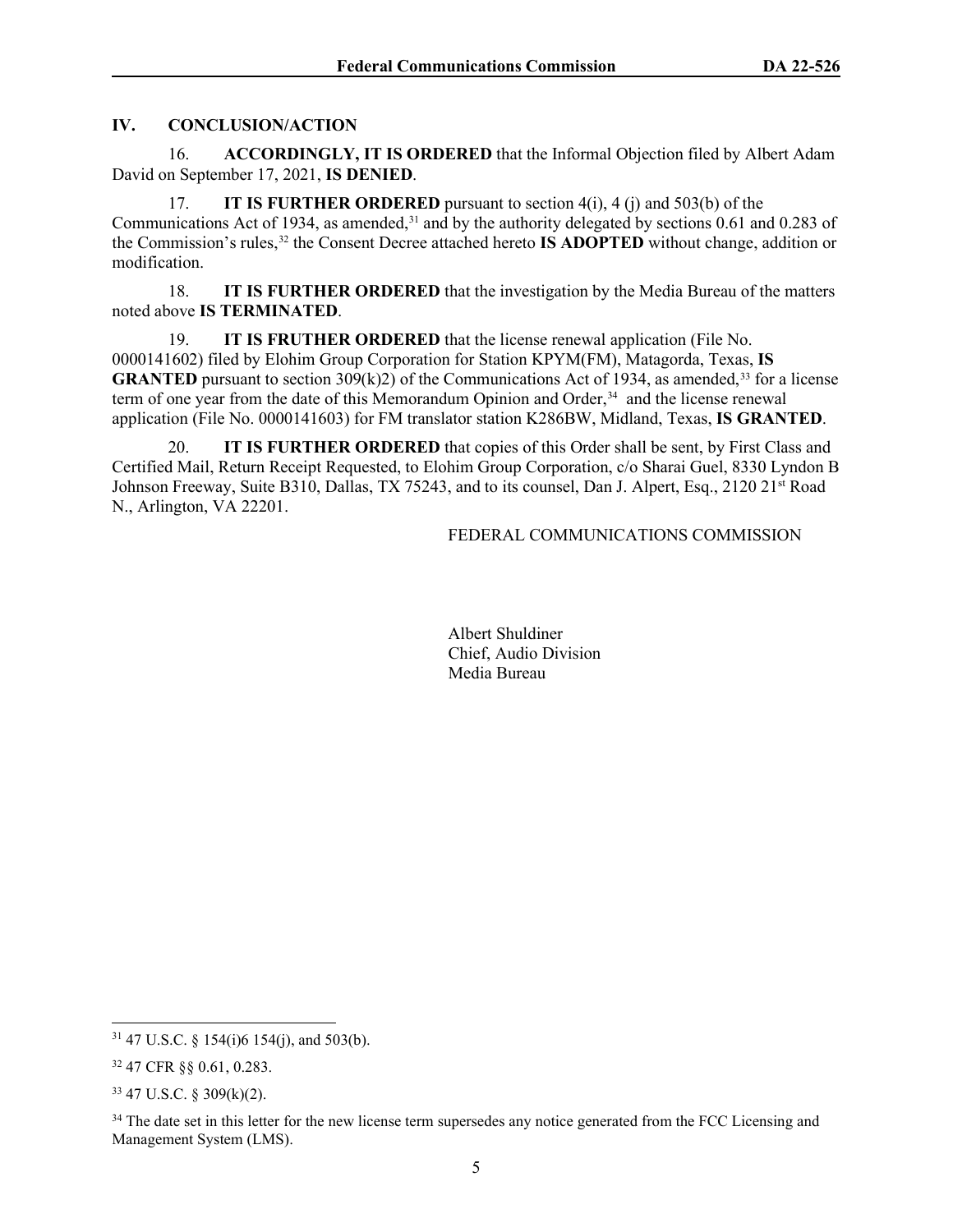#### **Before the Federal Communications Commission Washington, D.C. 20554**

| In the Matter of Online Public Inspection Files of | File No.: 0000141602 |
|----------------------------------------------------|----------------------|
| <b>Elohim Group Corporation</b>                    | FRN: 0025751587      |
| Licensee of Station KPYM(FM)                       |                      |
| Matagorda, Texas                                   |                      |

#### **CONSENT DECREE**

1. The Media Bureau of the Federal Communications Commission and Elohim Group Corporation (hereafter "Licensee," as defined below), by their authorized representatives, hereby enter into this Consent Decree for the purpose of terminating the Media Bureau's investigation into the Licensee's compliance with section 73.3526 of the Commission's rules, $\frac{1}{1}$  $\frac{1}{1}$  $\frac{1}{1}$  relating to the maintenance of online public inspection files. To resolve this matter, the Licensee agrees to implement a comprehensive Compliance Plan to ensure its future compliance with section 73.3526.

#### **V. DEFINITIONS**

- 2. For the purposes of this Consent Decree, the following definitions shall apply:
	- (a) "Act" means the Communications Act of 1934, as amended, 47 U.S.C. § 151 *et seq*.
	- (b) "Adopting Order" means an Order of the Bureau adopting the terms of this Consent Decree without change, addition, deletion, or modification.
	- (c) "Bureau" means the Media Bureau of the Commission.
	- (d) "Commission" or "FCC" means the Federal Communications Commission and all of its bureaus and offices.
	- (e) "Covered Employees" means all employees and agents of the Licensee, including students who are enrolled at Licensee, who are responsible for performing, supervising, overseeing, or managing activities related to the maintenance of online public inspection files, as required by the Online Public Inspection File Rule.
	- (f) "Effective Date" means the date by which both the Bureau and the Licensee have signed the Consent Decree.
	- (g) "Investigation" means the Bureau's decision to hold and not process the Licensee's license renewal application identified in Appendix A due to the noncompliance with its public file obligations.
	- (h) "Licensee" means Elohim Group Corporation and its affiliates, subsidiaries, predecessors-in-interest, and successors-in-interest.
	- (i) "Online Public Inspection File Rule" means 47 CFR § 73.3526.
	- (j) "Parties" means the Licensee and the Bureau, each of which is a "Party."
	- (k) "Rules" means the Commission's regulations found in Title 47 of the Code of Federal Regulations.

<span id="page-5-0"></span><sup>1</sup> 47 CFR § 73.3526.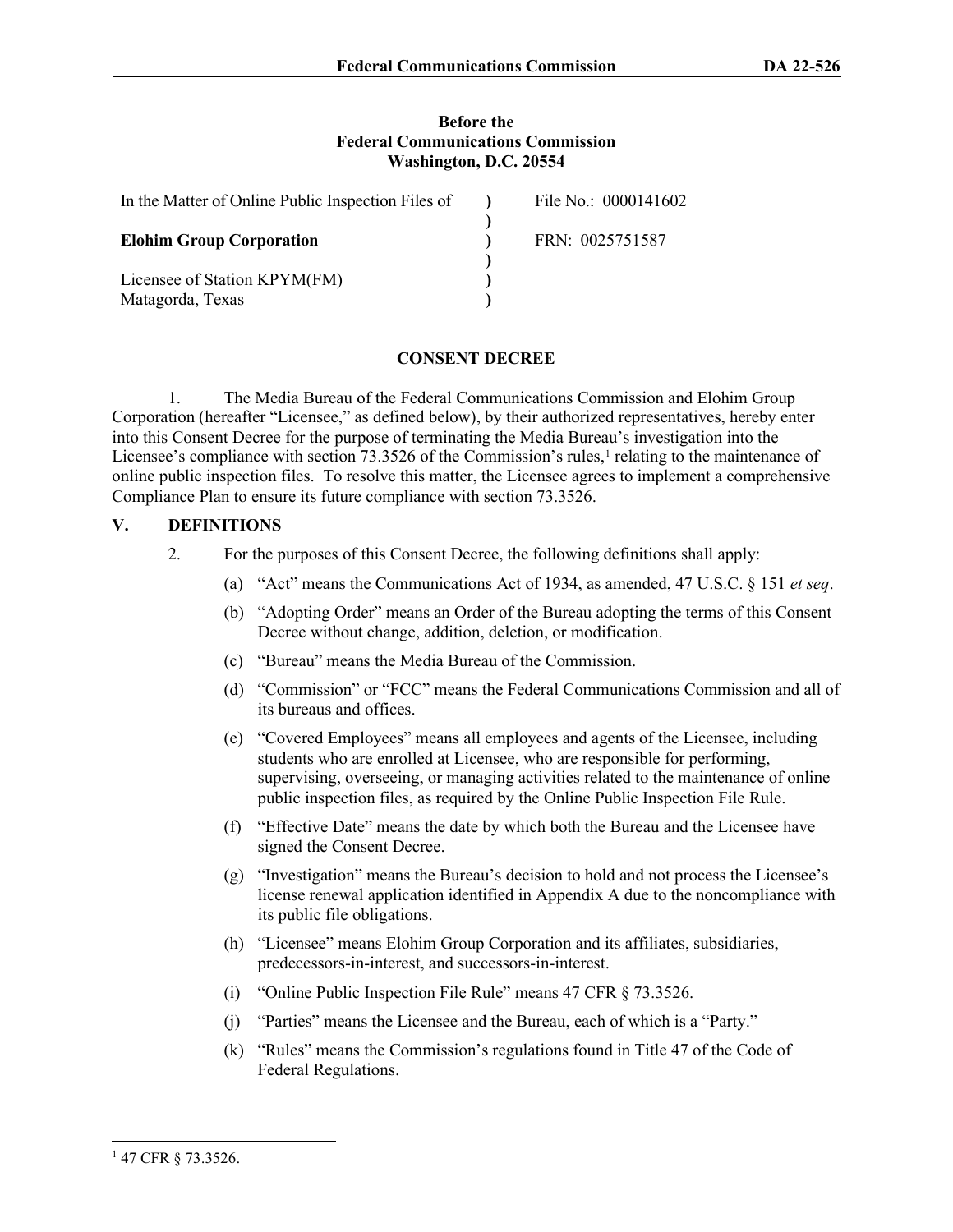# **VI. BACKGROUND**

3. Section 73.3526 requires radio station licensees to maintain an online public inspection file and to upload certain documents to the Commission's public inspection file database throughout the year. It is crucial that stations maintain online public inspection files that are complete and up to date because the information in them directly affects, among other things, the public's ability to be informed about a station's compliance with its obligations.

4. The Licensee owns and operates one or more radio stations licensed by the Commission. The Licensee recently filed an application for renewal of radio station licenses. Further, we have determined that the Licensee did not comply with the Online Public Inspection File Rule. That application is identified in **Appendix A**. Based on the Licensee's noncompliance with the Online Public Inspection File Rule, the Bureau commenced the Investigation and suspended processing that license renewal application.

5. The radio industry is recovering from a recent dramatic reduction in sponsorship revenues which, in turn, placed the industry, including the Licensee, under significant, ongoing financial stress. The Bureau believes that the exceptional circumstances brought about by the industry's economic situation present a unique situation which, on balance, warrant resolution of the Bureau's investigation under the terms and conditions described below.

#### **VII. TERMS OF AGREEMENT**

6. **Adopting Order**.The provisions of this Consent Decree shall be incorporated by the Bureau in an Adopting Order.

7. **Jurisdiction**. The Licensee agrees that the Bureau has jurisdiction over it and the matters contained in this Consent Decree and has the authority to enter into and adopt this Consent Decree.

8. **Effective Date**. The Parties agree that this Consent Decree shall become effective on the Effective Date. As of the Effective Date, the Parties agree that this Consent Decree shall have the same force and effect as any other order of the Commission.

9. **Termination of Investigation**.In express reliance on the covenants and representations in this Consent Decree and to avoid further expenditure of public resources, the Bureau agrees to terminate the Investigation. In addition, the Bureau agrees to process the Licensee's pending radio license renewal application identified in Appendix A in the ordinary course. In consideration for such, the Licensee agrees to the terms, conditions, and procedures contained herein.

10. The Bureau agrees that, in the absence of new material evidence, the Bureau will not use the facts developed in this Investigation through the Effective Date, or the existence of this Consent Decree, to institute, on its own motion or in response to any petition to deny or other third-party objection, any new proceeding, formal or informal, or take any action on its own motion against the Licensee concerning the matters that were the subject of the Investigation. The Bureau also agrees that, in the absence of new material evidence, it will not use the facts developed in the Investigation through the Effective Date, or the existence of this Consent Decree, to institute on its own motion any proceeding, formal or informal, or to set for hearing the question of the Licensee's basic qualifications to be a Commission licensee or to hold Commission licenses or authorizations[.2](#page-6-0)

11. **Admission of Liability**. The Licensee admits for the purpose of this Consent Decree that it failed to timely place records in its online public inspection file, in repeated violation of section 73.3526 of the Rules.

<span id="page-6-0"></span><sup>2</sup> *See* 47 CFR § 1.93(b).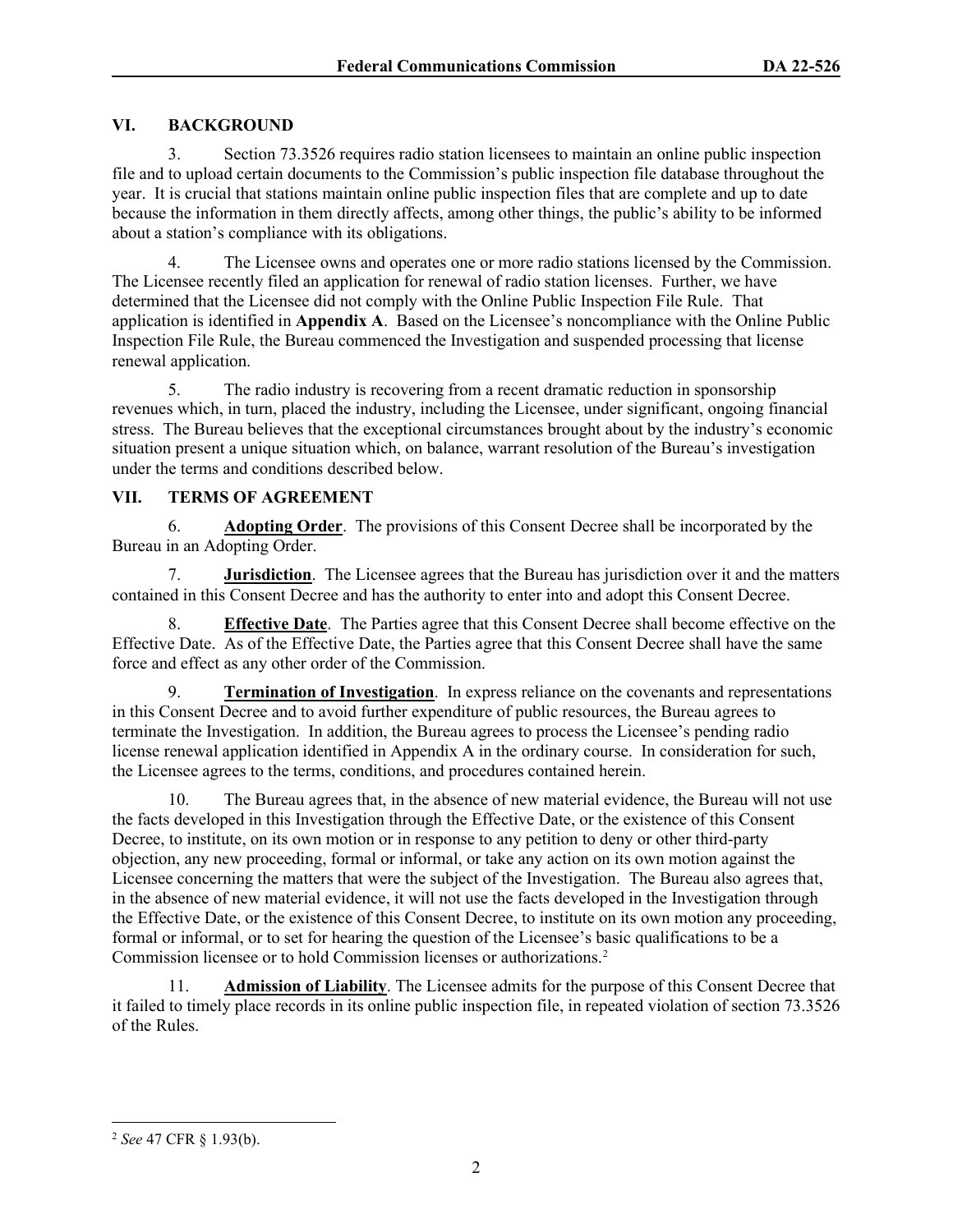12. Pursuant to section  $503(b)(2)(E)$  of the Act, in exercising its forfeiture authority, the Commission may consider, among other things, "any history of prior offenses" by the licensee.<sup>[3](#page-7-0)</sup> The Licensee acknowledges that the Commission or its delegated authority may consider the Licensee's admission of liability in this Consent Decree in proposing any future forfeiture against Licensee in the event the Licensee is determined to have apparently committed a violation of the Act, the Rules, or of any orders of the Commission after the Effective Date, whether related to the online public inspection file and record keeping or otherwise.

13. **Compliance Officer**. Within 30 calendar days after the Effective Date, the Licensee shall designate a senior manager or outside legal counsel to serve as a Compliance Officer and to discharge the duties set forth below. The Compliance Officer shall report directly to the Licensee's Chief Executive Officer (or equivalent senior officer/owner) on a regular basis, and shall be responsible for developing, implementing, and administering the Compliance Plan and ensuring that the Licensee complies with the terms and conditions of the Compliance Plan and this Consent Decree. The Compliance Officer shall have specific knowledge of the Online Public Inspection File Rule prior to assuming his/her duties. The Bureau acknowledges that the Compliance Officer, Chief Executive Officer, and/or owner may be the same individual.

14. **Compliance Plan**. For purposes of settling the matters set forth herein, the Licensee agrees that he shall, within 30 calendar days after the Effective Date, develop and implement a Compliance Plan designed to ensure future compliance with the Online Public Inspection File Rule, and with the terms and conditions of this Consent Decree. The Compliance Plan, with the exception of the Compliance Report described below in paragraph 14(c), shall apply to all radio stations owned by the Licensee. The Compliance Plan shall contain, at a minimum, the following elements:

- a) **Compliance Manual**. The Compliance Plan shall include a Compliance Manual that is distributed to all Covered Employees. The Licensee may adopt a Compliance Manual that he has prepared or one that has been prepared by an outside source, such as a trade association (e.g., the National Association of Broadcasters), another licensee, or a law firm. The Compliance Manual shall:
	- i. thoroughly explain the requirements embodied in the Online Public Inspection File Rule;
	- ii. contain Operating Procedures that Covered Employees must follow to help ensure the Licensee's compliance with the Online Public Inspection File Rule. The Operating Procedures shall include internal procedures and policies specifically designed to ensure that the Licensee's stations upload all required information to their online public inspection files in a timely manner and otherwise maintain full, complete, and up to date information therein. The Operating Procedures shall also include a compliance checklist that describes the steps that a Covered Employee must follow to ensure compliance with the Online Public Inspection File Rule; and
	- iii. be periodically reviewed and revised as necessary to ensure that the information set forth therein remains current, complete, accurate, and effective.
- b) **Compliance Training Program**. If the Licensee has Covered Employees, the Compliance Plan shall include a Compliance Training Program to provide periodic training to those Covered Employees on complying with the Online Public Inspection File Rule. As part of the compliance training program, Covered Employees shall be advised of the Licensee's obligation to report any noncompliance with the Online Public Inspection File Rule and shall be instructed on how to disclose noncompliance to the Compliance Officer. All Covered Employees shall receive initial training under the compliance training program within 30 calendar days after the Effective Date, except that any person who becomes a Covered

<span id="page-7-0"></span><sup>3</sup> *See* 47 U.S.C. § 503(b)(2)(E).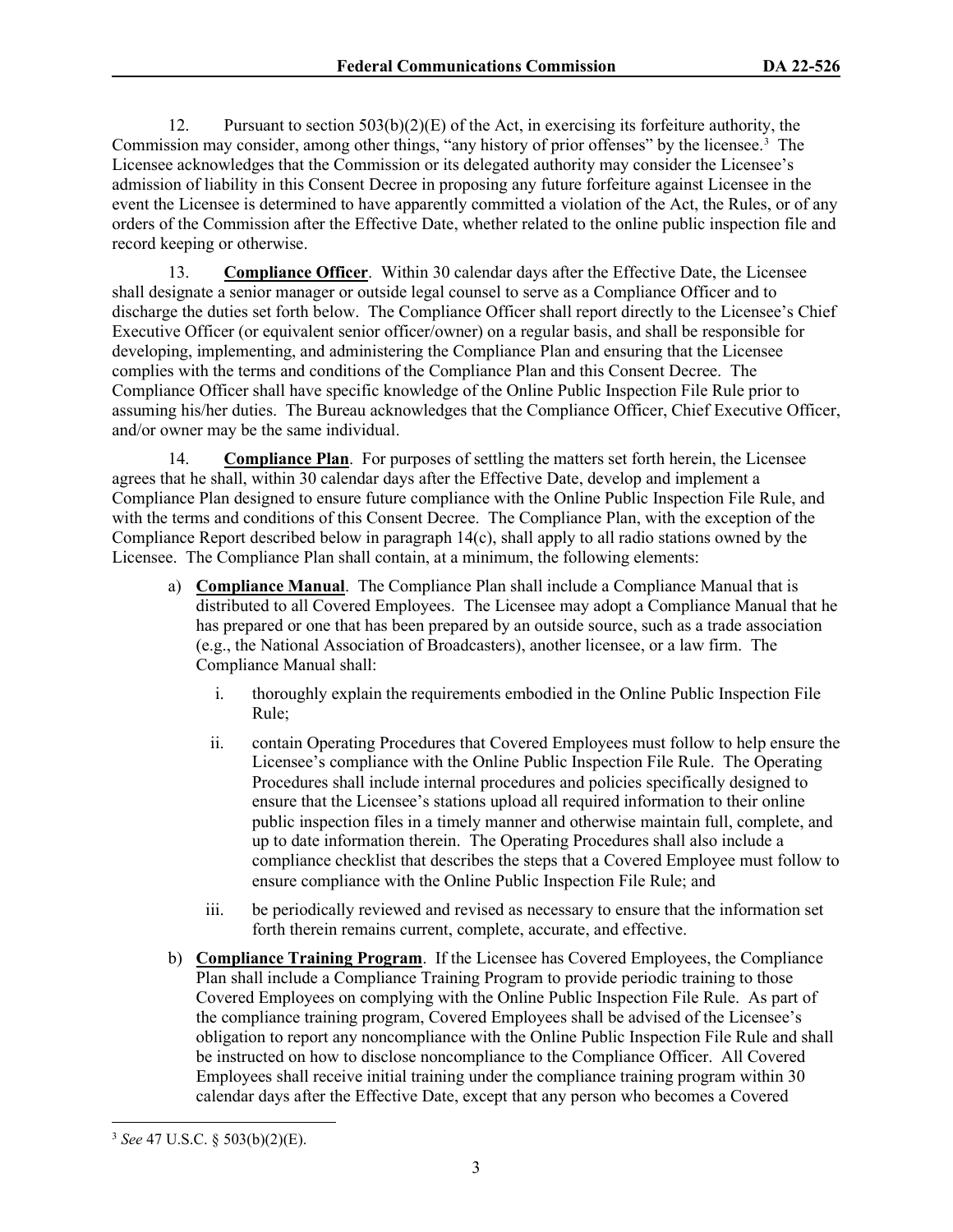Employee at any time after such initial training is provided shall receive training under the compliance training program within 30 calendar days after the date he or she becomes a Covered Employee. The Licensee shall provide training under the compliance training plan on at least an annual basis, and he shall periodically review and revise the compliance training program as necessary to ensure that it remains current, complete, and effective.

- c) **Compliance Report**. One year after entering into this Consent Decree, the Licensee shall submit a compliance report to the Bureau for each station listed in Appendix A. The compliance report shall contain a certification of the Licensee's compliance with the Online Public Inspection File Rule during the previous year. The compliance report shall be submitted to the Bureau no later than 30 days after the one-year anniversary of the Effective Date. The Bureau may, within its sole discretion, require the Licensee to submit more frequent or additional compliance reports in accordance with the terms of paragraph 15 below.
	- i. The compliance report shall include a certification by the Compliance Officer stating that the Compliance Officer has personal knowledge that the Licensee: (i) has established and implemented the Compliance Plan; (ii) has utilized the operating procedures since the implementation of the Compliance Plan; and (iii) is not aware of any instances of noncompliance with the terms and conditions of this Consent Decree.
	- ii. The Compliance Officer's certification shall be accompanied by a statement explaining the basis for such certification and must comply with section 1.16 of the Rules,**[4](#page-8-0)** and be subscribed to as true under penalty of perjury in substantially the form set forth therein.
	- iii. If the Compliance Officer is unable to provide the requisite certification, the Compliance Officer shall provide the Bureau with a report detailing the noncompliance, as described below.
	- iv. The compliance report shall be submitted to the Audio Division staff: Alexander Sanjenis [\(alexander.sanjenis@fcc.gov\)](mailto:alexander.sanjenis@fcc.gov).

15. **Reporting Noncompliance**. The Licensee shall, for each station it owns, report any instance of noncompliance with the Online Public Inspection File Rule, and any instance of noncompliance with any applicable terms and conditions of this Consent Decree within 10 calendar days after discovery of such noncompliance. Such reports shall include a detailed explanation of: (i) each such instance of noncompliance; (ii) the steps that the Licensee has taken or will take to remedy such noncompliance, including the schedule on which such actions will be taken; and (iii) the steps that the Licensee has taken or will take to prevent the recurrence of any such noncompliance, including the schedule on which such preventative action will be taken. All reports of noncompliance shall be submitted to the Audio Division staff: Alexander Sanjenis (alexander.sanjenis@fcc.gov).

16. **Termination Date**. The obligations to which the Licensee is subject pursuant to this Consent Decree shall terminate upon submission of the Compliance Report pursuant to Paragraph 14(c), *provided* the Bureau is satisfied that the Licensee has demonstrated substantial compliance with its obligations. If the Bureau is not satisfied that the Licensee has demonstrated substantial compliance with its obligations, the Bureau may, within its the sole discretion and authority, extend the termination date of this Consent Decree for up to an additional 24 months.

17. **Further Violation(s)**. The Licensee acknowledges that the Bureau retains the discretion and authority to propose sanctions against the Licensee, including the issuance of notices of apparent

<span id="page-8-0"></span><sup>4</sup> 47 CFR § 1.16.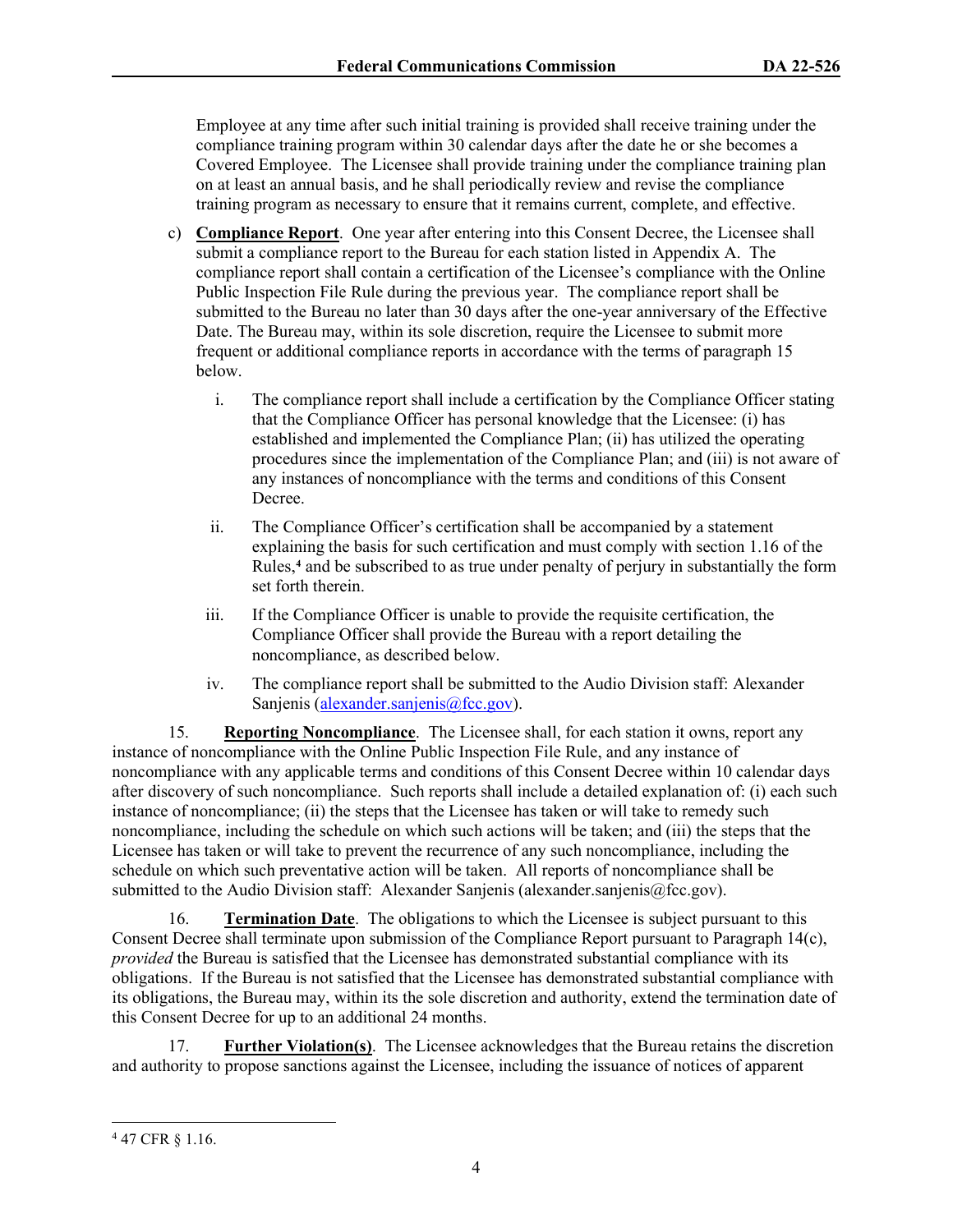liability for forfeitures, for any apparent willful and/or repeated violation by the Licensee of the Online Public Inspection File Rule that occurs during the term of this Consent Decree.

18. **Waivers**. As of the Effective Date, the Licensee waives any and all rights it may have to seek administrative or judicial reconsideration, review, appeal, or stay, or to otherwise challenge or contest the validity of this Consent Decree and the Adopting Order. The Licensee shall retain the right to challenge Commission interpretation of the Consent Decree or any terms contained herein. If either Party (or the United States on behalf of the Commission) brings a judicial action to enforce the terms of the Consent Decree or Adopting Order, neither the Licensee nor the Commission shall contest the validity of the Consent Decree or the Adopting Order, and the Licensee shall waive any statutory right to a trial *de novo*. The Licensee hereby agrees to waive any claims it may have under the Equal Access to Justice Act<sup>[5](#page-9-0)</sup> relating to the matters addressed in this Consent Decree.

19. **Severability**. The Parties agree that if any of the provisions of the Consent Decree shall be held unenforceable by any court of competent jurisdiction, such unenforceability shall not render unenforceable the entire Consent Decree, but rather the entire Consent Decree shall be construed as if not containing the particular unenforceable provision or provisions, and the rights and obligations of the Parties shall be construed and enforced accordingly.

20. **Invalidity**. In the event that this Consent Decree in its entirety is rendered invalid by any court of competent jurisdiction, it shall become null and void and may not be used in any manner in any legal proceeding.

21. **Subsequent Rule or Order**. The Parties agree that if any provision of this Consent Decree conflicts with any subsequent Rule or Order adopted by the Commission (except an order specifically intended to revise the terms of this Consent Decree to which the Licensee does not expressly consent) that provision will be superseded by such Rule or Order.

22. **Successors and Assigns**.The Licensee agrees that the provisions of this Consent Decree shall be binding on its successors, assigns, and transferees.

23. **Final Settlement**. The Parties agree and acknowledge that this Consent Decree shall constitute a final settlement between the Parties with respect to the Investigation.

24. **Modifications**. This Consent Decree cannot be modified without the advance written consent of both Parties.

25. **Paragraph Headings**. The headings of the paragraphs in this Consent Decree are inserted for convenience only and are not intended to affect the meaning or interpretation of this Consent Decree.

26. **Authorized Representative**. Each Party represents and warrants to the other that it has full power and authority to enter into this Consent Decree. Each person signing this Consent Decree on behalf of a Party hereby represents that he or she is fully authorized by the Party to execute this Consent Decree and to bind the Party to its terms and conditions.

<span id="page-9-0"></span><sup>5</sup> *See* 5 U.S.C. § 504; 47 CFR §§ 1.1501-1.1530.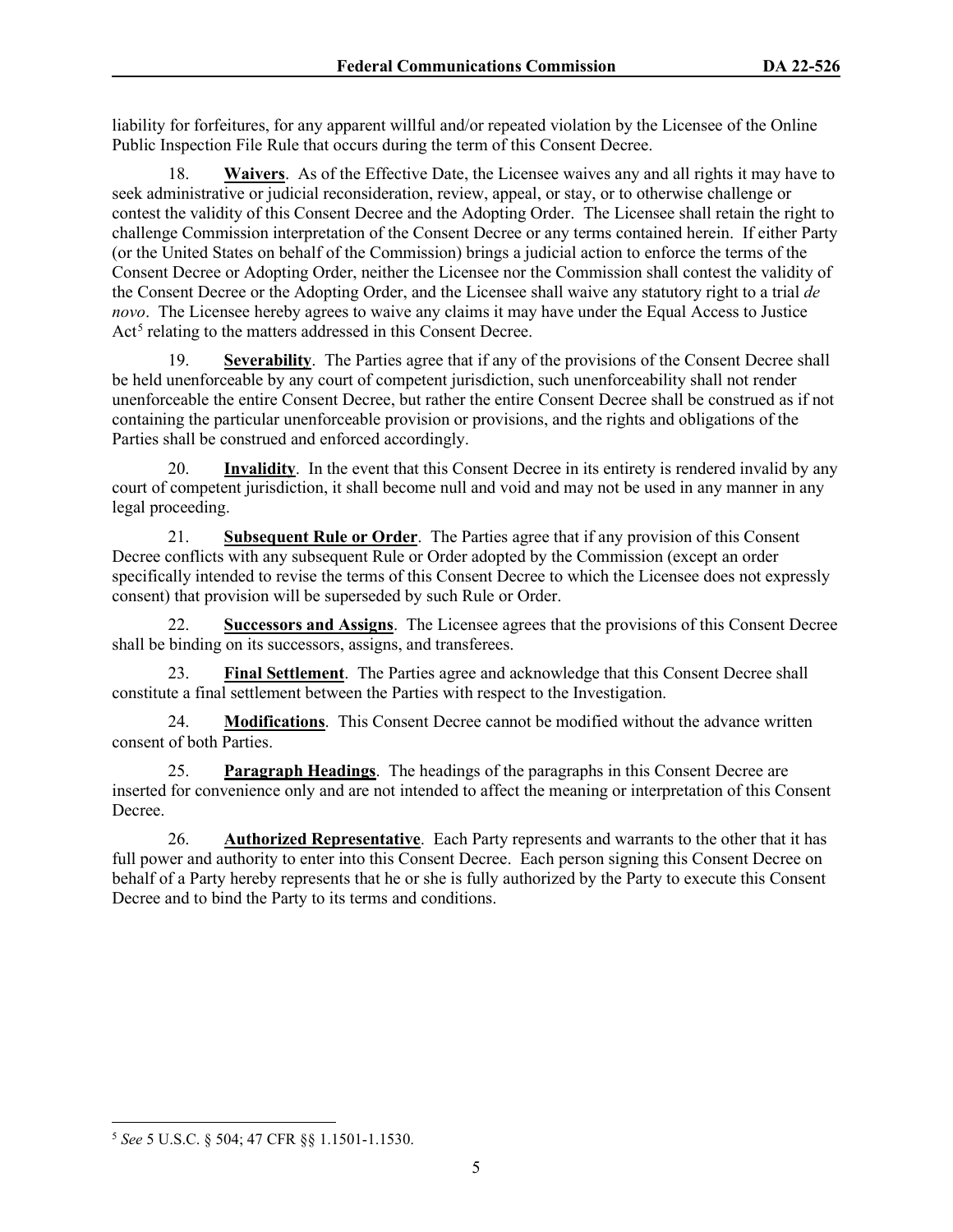27. **Counterparts**. This Consent Decree may be signed in counterpart (including electronically or by facsimile). Each counterpart, when executed and delivered, shall be an original, and all of the counterparts together shall constitute one and the same fully executed instrument.

Mit Shuhhi

\_\_\_\_\_\_\_\_\_\_\_\_\_\_\_\_\_\_\_\_\_\_\_\_\_\_\_\_\_\_\_\_\_\_\_\_\_\_ Albert Shuldiner Chief, Audio Division

\_\_\_\_\_\_\_\_\_\_\_5/13/2022\_\_\_\_\_\_\_\_\_\_\_\_\_\_\_\_\_\_

\_\_\_\_\_\_\_\_\_\_\_\_\_\_\_\_\_\_\_\_\_\_\_\_\_\_\_\_\_\_\_\_\_\_\_\_\_

 $\mathcal{L}_\text{max}$  , and the set of the set of the set of the set of the set of the set of the set of the set of the set of the set of the set of the set of the set of the set of the set of the set of the set of the set of the

Date

Sharai Guel Elohim Group Corporation

Date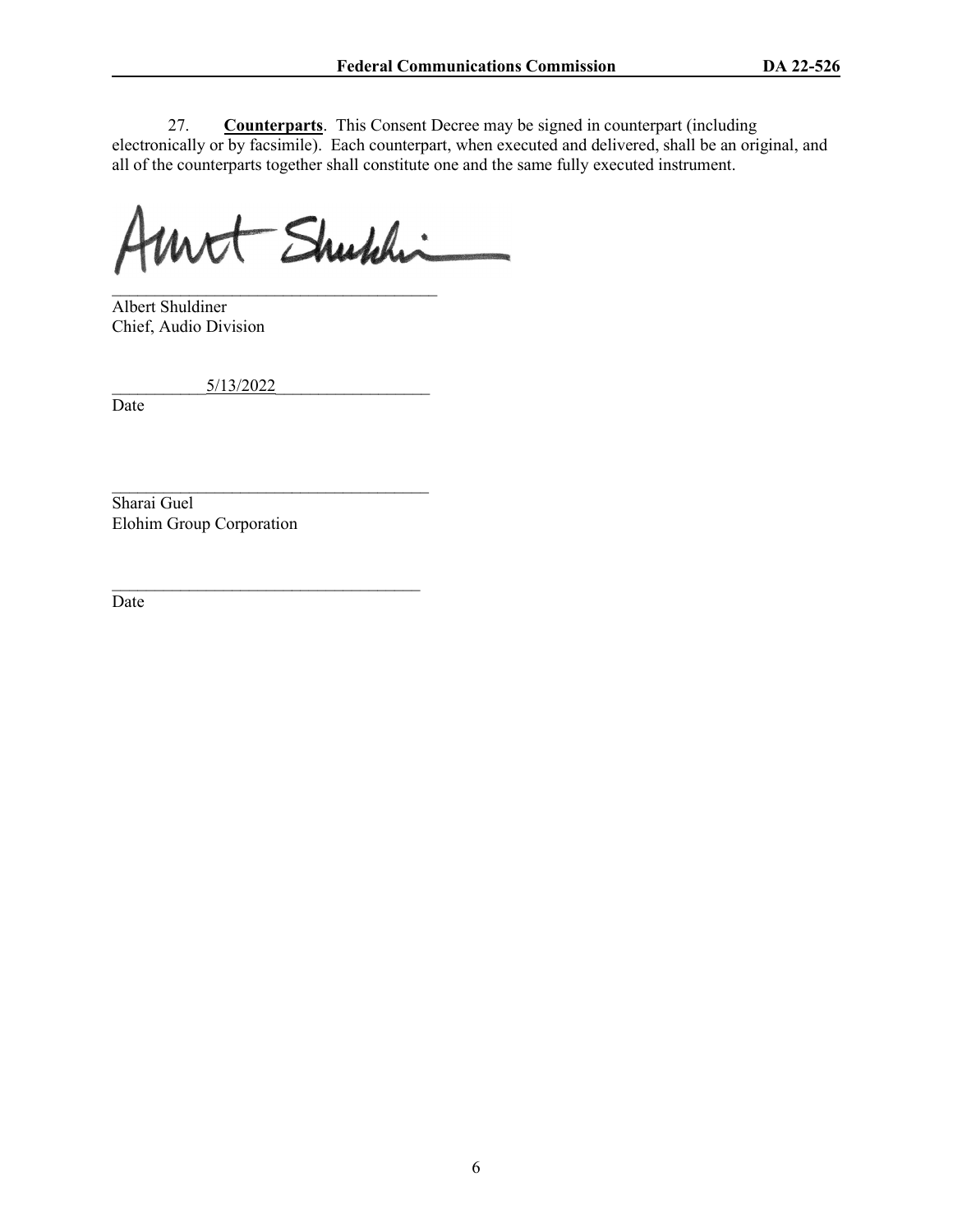27. **Counterparts**. This Consent Decree may be signed in counterpart (including electronically or by facsimile). Each counterpart, when executed and delivered, shall be an original, and all of the counterparts together shall constitute one and the same fully executed instrument.

Albert Shuldiner

Chief, Audio Division

Date

 $\overline{u}\overline{u}\overline{u}$  but

\_\_\_\_\_\_\_\_\_\_\_\_\_\_\_\_\_\_\_\_\_\_\_\_\_\_\_\_\_\_\_\_\_\_\_\_

\_\_\_\_\_\_\_\_\_\_\_\_\_\_\_\_\_\_\_\_\_\_\_\_\_\_\_\_\_

\_\_\_\_\_\_\_\_\_\_\_\_\_\_\_\_\_\_\_\_\_\_\_\_\_\_\_\_\_\_\_\_\_\_\_\_\_\_

Sharai Guel Elohim Group Corporation

05/09/2022

Date